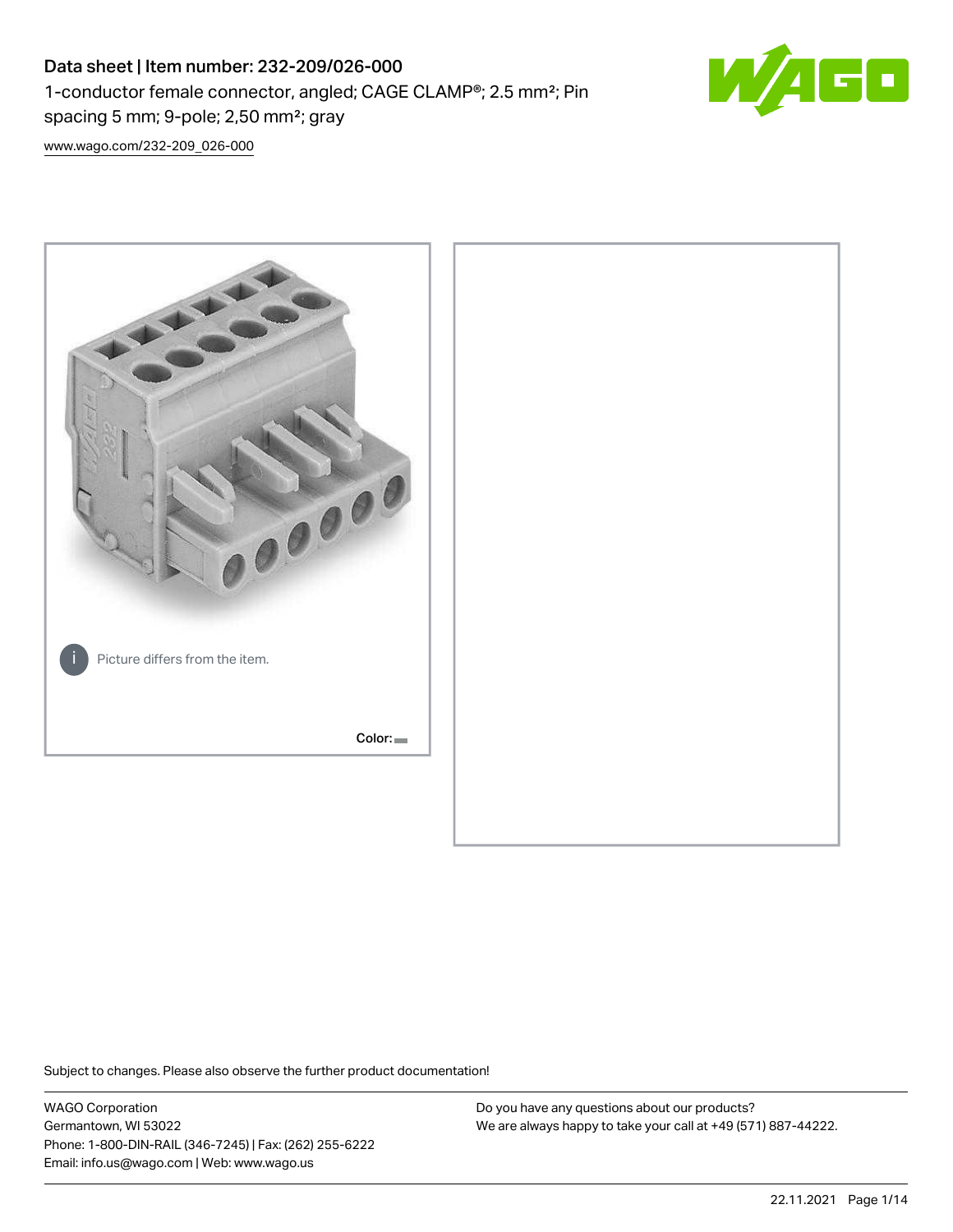

Dimensions in mm

 $L =$  (pole no. x pin spacing) + 1.5 mm + 0.9 mm

2- to 3-pole female connectors – one latch only

#### Item description

- **Universal connection for all conductor types**
- Easy cable pre-assembly and on-unit wiring via vertical and horizontal CAGE CLAMP<sup>®</sup> actuation  $\blacksquare$
- $\blacksquare$ Integrated test ports
- $\blacksquare$ With coding fingers

Subject to changes. Please also observe the further product documentation! Data

WAGO Corporation Germantown, WI 53022 Phone: 1-800-DIN-RAIL (346-7245) | Fax: (262) 255-6222 Email: info.us@wago.com | Web: www.wago.us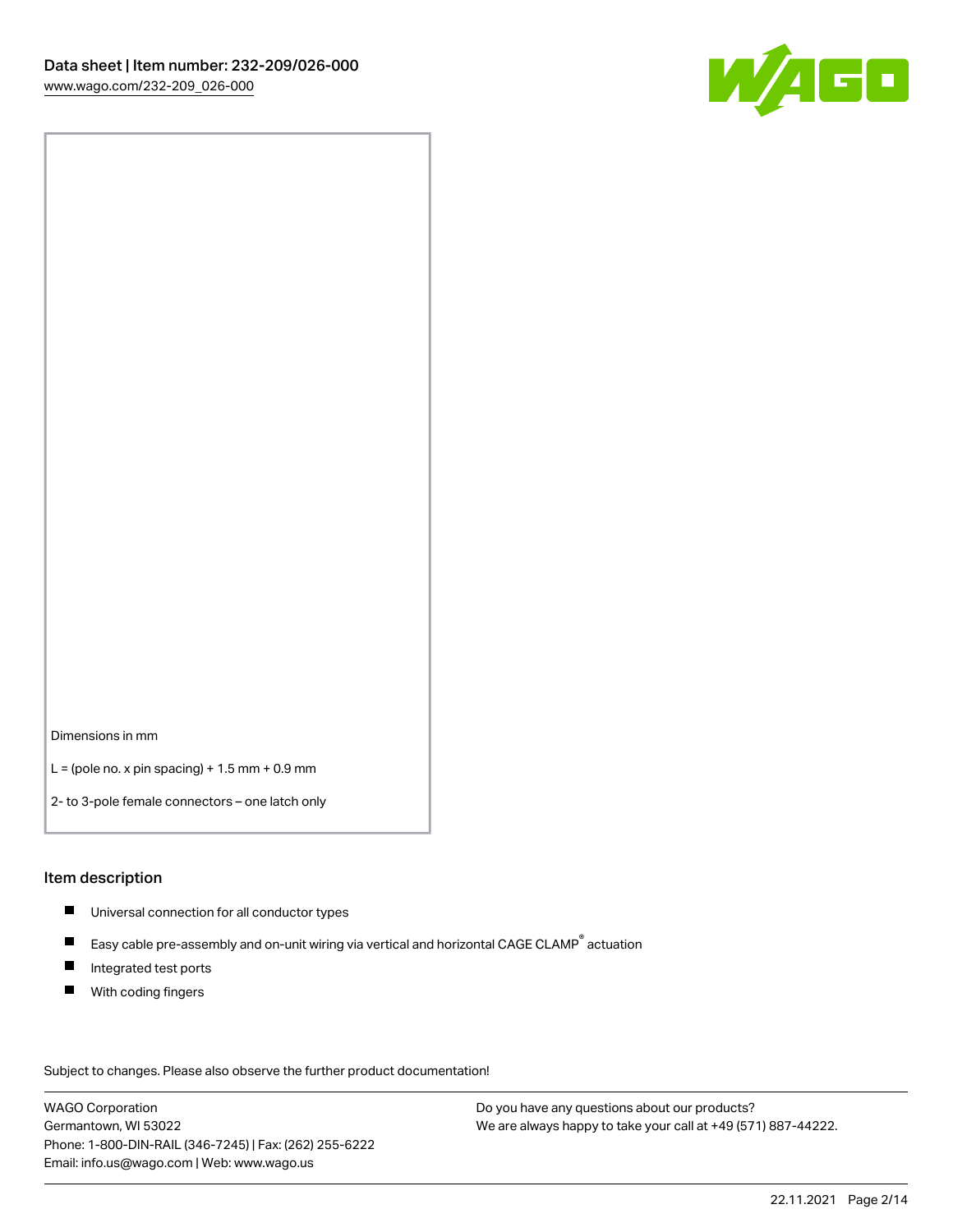

### Data Notes

| Safety information 1 | The MCS-MULTI CONNECTION SYSTEM includes connectors<br>without breaking capacity in accordance with DIN EN 61984. When<br>used as intended, these connectors must not be connected<br>/disconnected when live or under load. The circuit design should<br>ensure header pins, which can be touched, are not live when<br>unmated. |
|----------------------|-----------------------------------------------------------------------------------------------------------------------------------------------------------------------------------------------------------------------------------------------------------------------------------------------------------------------------------|
| Variants:            | Gold-plated or partially gold-plated contact surfaces<br>Other versions (or variants) can be requested from WAGO Sales or<br>configured at https://configurator.wago.com/                                                                                                                                                         |

#### Electrical data

### IEC Approvals

| Ratings per                 | IEC/EN 60664-1                                                        |
|-----------------------------|-----------------------------------------------------------------------|
| Rated voltage (III / 3)     | 320 V                                                                 |
| Rated surge voltage (III/3) | 4 <sub>k</sub> V                                                      |
| Rated voltage (III/2)       | 320 V                                                                 |
| Rated surge voltage (III/2) | 4 <sub>k</sub> V                                                      |
| Nominal voltage (II/2)      | 630 V                                                                 |
| Rated surge voltage (II/2)  | 4 <sub>k</sub> V                                                      |
| Rated current               | 14A                                                                   |
| Legend (ratings)            | $(III / 2)$ $\triangle$ Overvoltage category III / Pollution degree 2 |

### UL Approvals

| Approvals per                  | UL 1059 |
|--------------------------------|---------|
| Rated voltage UL (Use Group B) | 300 V   |
| Rated current UL (Use Group B) | 15 A    |
| Rated voltage UL (Use Group D) | 300 V   |
| Rated current UL (Use Group D) | 10 A    |

## Ratings per UL

| Rated voltage UL 1977 | 300 V |
|-----------------------|-------|
| Rated current UL 1977 |       |

#### CSA Approvals

Approvals per CSA

Subject to changes. Please also observe the further product documentation!

| <b>WAGO Corporation</b>                                | Do you have any questions about our products?                 |
|--------------------------------------------------------|---------------------------------------------------------------|
| Germantown, WI 53022                                   | We are always happy to take your call at +49 (571) 887-44222. |
| Phone: 1-800-DIN-RAIL (346-7245)   Fax: (262) 255-6222 |                                                               |
| Email: info.us@wago.com   Web: www.wago.us             |                                                               |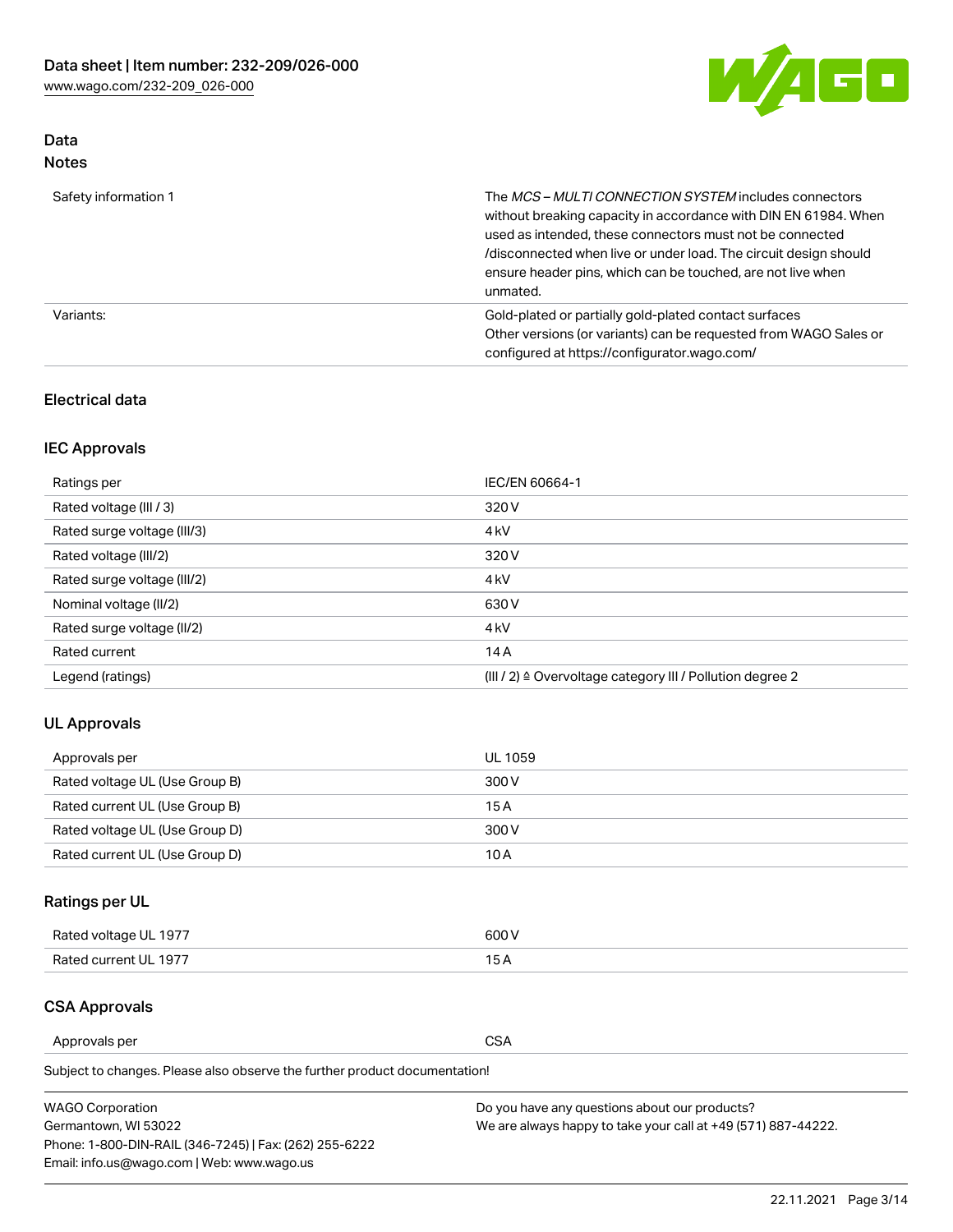[www.wago.com/232-209\\_026-000](http://www.wago.com/232-209_026-000)



| Rated voltage CSA (Use Group B) | 300 V |
|---------------------------------|-------|
| Rated current CSA (Use Group B) | 15 A  |
| Rated voltage CSA (Use Group D) | 300 V |
| Rated current CSA (Use Group D) | 10 A  |

#### Connection data

| Total number of connection points |  |
|-----------------------------------|--|
| Total number of potentials        |  |
| Number of connection types        |  |
| Number of levels                  |  |

### Connection 1

| Connection technology                             | CAGE CLAMP®                            |
|---------------------------------------------------|----------------------------------------|
| Actuation type                                    | Operating tool                         |
| Solid conductor                                   | $0.082.5$ mm <sup>2</sup> / 28  12 AWG |
| Fine-stranded conductor                           | $0.082.5$ mm <sup>2</sup> / 28  12 AWG |
| Fine-stranded conductor; with insulated ferrule   | $0.251.5$ mm <sup>2</sup>              |
| Fine-stranded conductor; with uninsulated ferrule | $0.252.5$ mm <sup>2</sup>              |
| Strip length                                      | $89$ mm / 0.31  0.35 inch              |
| Number of poles                                   | 9                                      |
| Conductor entry direction to mating direction     | 90°                                    |

### Physical data

| Pin spacing | 5 mm / 0.197 inch     |
|-------------|-----------------------|
| Width       | 47.4 mm / 1.866 inch  |
| Height      | 19.9 mm / 0.783 inch  |
| Depth       | 22.75 mm / 0.896 inch |

#### Mechanical data

| Design<br>angled |  |
|------------------|--|
|------------------|--|

#### Plug-in connection

| Contact type (pluggable connector) | Female connector/socket |
|------------------------------------|-------------------------|
| Connector (connection type)        | for conductor           |
| Mismating protection               | No                      |
| Locking of plug-in connection      | Without                 |

Subject to changes. Please also observe the further product documentation!

| <b>WAGO Corporation</b>                                | Do you have any questions about our products?                 |
|--------------------------------------------------------|---------------------------------------------------------------|
| Germantown, WI 53022                                   | We are always happy to take your call at +49 (571) 887-44222. |
| Phone: 1-800-DIN-RAIL (346-7245)   Fax: (262) 255-6222 |                                                               |
| Email: info.us@wago.com   Web: www.wago.us             |                                                               |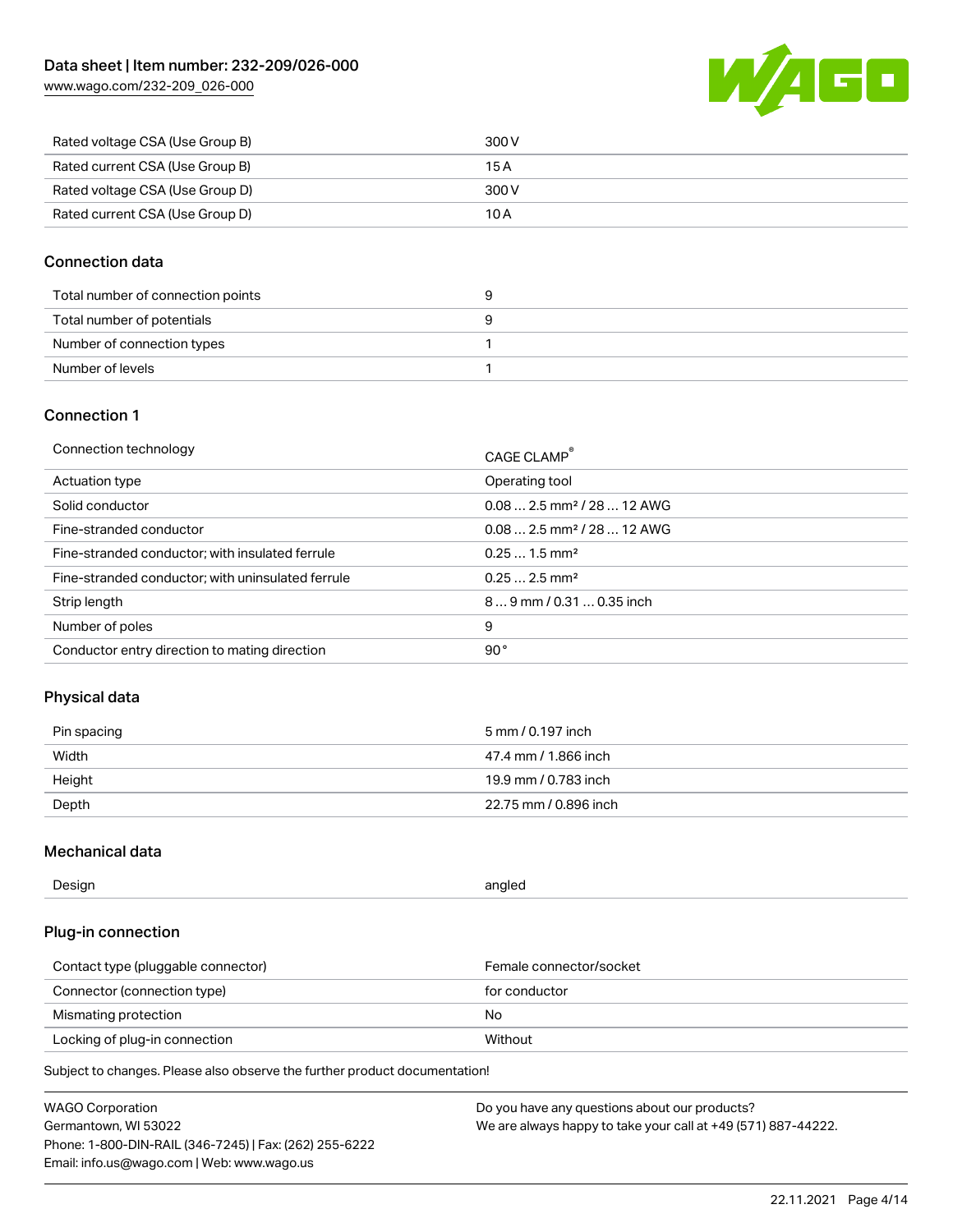

## Material data

| Color                       | gray                              |
|-----------------------------|-----------------------------------|
| Material group              |                                   |
| Insulation material         | Polyamide (PA66)                  |
| Flammability class per UL94 | V <sub>0</sub>                    |
| Clamping spring material    | Chrome nickel spring steel (CrNi) |
| Contact material            | Copper alloy                      |
| Contact plating             | tin-plated                        |
| Fire load                   | 0.277 MJ                          |
| Weight                      | 16.9 <sub>g</sub>                 |

#### Environmental requirements

| Limit temperature range<br>. | . +85 °ົ<br>-60 |  |
|------------------------------|-----------------|--|
|------------------------------|-----------------|--|

#### Commercial data

| Product Group         | 3 (Multi Conn. System) |
|-----------------------|------------------------|
| PU (SPU)              | 50 Stück               |
| Packaging type        | box                    |
| Country of origin     | PL                     |
| <b>GTIN</b>           | 4044918388085          |
| Customs tariff number | 8536694040             |

## Approvals / Certificates

#### Country specific Approvals

| Logo       | Approval                                            | <b>Additional Approval Text</b> | Certificate<br>name |
|------------|-----------------------------------------------------|---------------------------------|---------------------|
|            | CВ<br><b>DEKRA Certification B.V.</b>               | IEC 61984                       | NL-39756            |
|            | <b>CSA</b><br><b>DEKRA Certification B.V.</b>       | C <sub>22.2</sub>               | 1466354             |
| EMA<br>EUR | <b>KEMA/KEUR</b><br><b>DEKRA Certification B.V.</b> | EN 61984                        | 2190761.01          |

#### Ship Approvals

Subject to changes. Please also observe the further product documentation!

| <b>WAGO Corporation</b>                                | Do you have any questions about our products?                 |
|--------------------------------------------------------|---------------------------------------------------------------|
| Germantown, WI 53022                                   | We are always happy to take your call at +49 (571) 887-44222. |
| Phone: 1-800-DIN-RAIL (346-7245)   Fax: (262) 255-6222 |                                                               |
| Email: info.us@wago.com   Web: www.wago.us             |                                                               |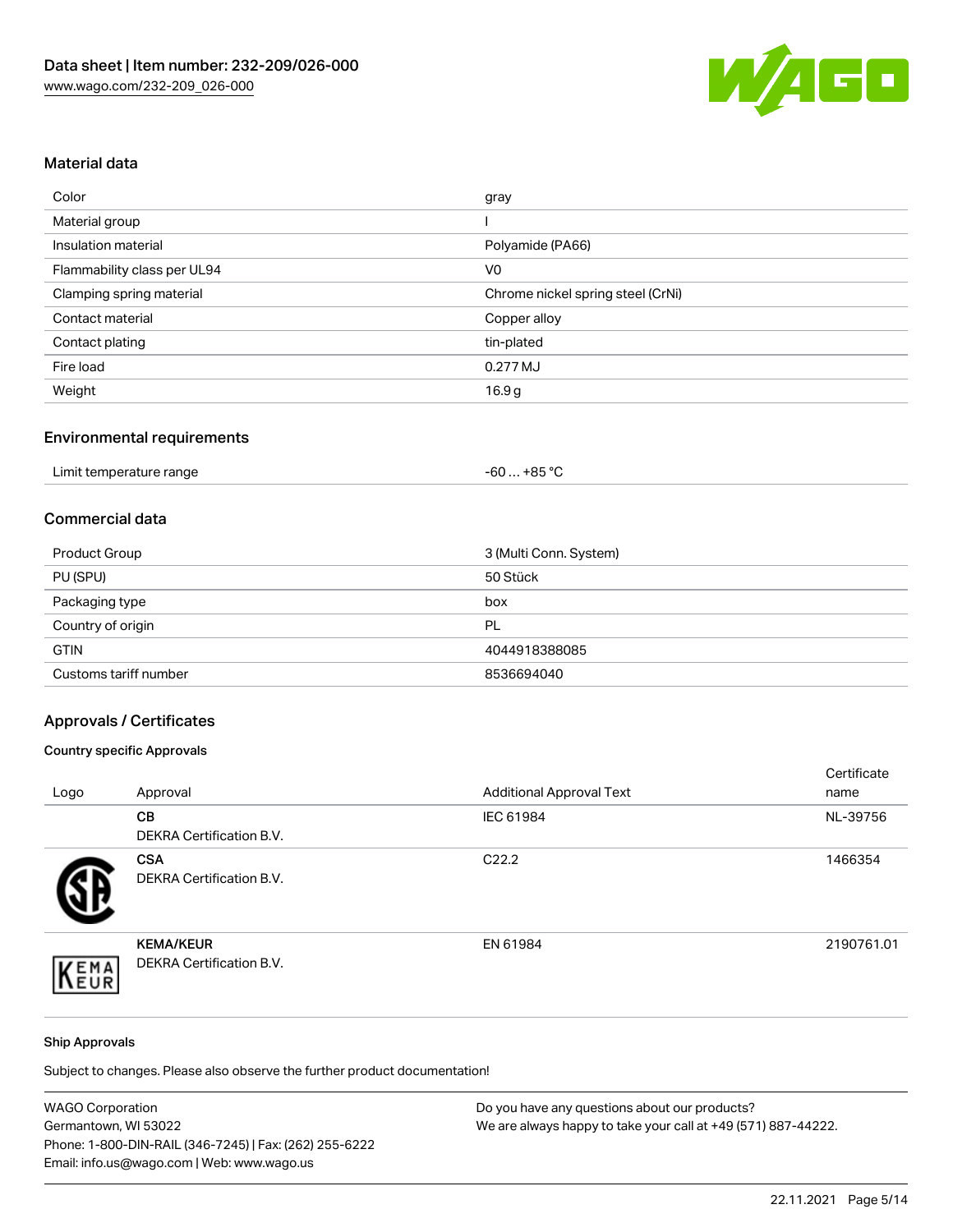

| Logo                                   | Approval                                                                                                       | <b>Additional Approval Text</b> | Certificate<br>name                 |
|----------------------------------------|----------------------------------------------------------------------------------------------------------------|---------------------------------|-------------------------------------|
| ABS                                    | <b>ABS</b><br>American Bureau of Shipping                                                                      |                                 | $19 -$<br>HG15869876-<br><b>PDA</b> |
|                                        | <b>BV</b><br>Bureau Veritas S.A.                                                                               | <b>IEC 60998</b>                | 11915/D0 BV                         |
|                                        | <b>DNV GL</b><br>Det Norske Veritas, Germanischer Lloyd                                                        |                                 | TAE 000016Z                         |
| <b>UL-Approvals</b>                    |                                                                                                                |                                 |                                     |
| Logo                                   | Approval                                                                                                       | <b>Additional Approval Text</b> | Certificate<br>name                 |
|                                        | UL<br>Underwriters Laboratories Inc.                                                                           | UL 1059                         | E45172                              |
|                                        | <b>UR</b><br>Underwriters Laboratories Inc.                                                                    | <b>UL 1977</b>                  | E45171                              |
| Counterpart                            |                                                                                                                |                                 |                                     |
|                                        | Item no.231-609<br>Male connector; 9-pole; Pin spacing 5 mm; gray                                              |                                 | www.wago.com/231-609                |
|                                        | Item no.231-139/001-000<br>Male header; 9-pole; THT; 1.0 x 1.0 mm solder pin; straight; pin spacing 5 mm; gray |                                 | www.wago.com/231-139/001-000        |
|                                        | Item no.231-439/001-000<br>Male header; 9-pole; THT; 1.0 x 1.0 mm solder pin; angled; pin spacing 5 mm; gray   |                                 | www.wago.com/231-439/001-000        |
| <b>Optional accessories</b><br>Jumpers |                                                                                                                |                                 |                                     |
| Jumper                                 |                                                                                                                |                                 |                                     |
|                                        | Subject to changes. Please also observe the further product documentation!                                     |                                 |                                     |
|                                        |                                                                                                                |                                 |                                     |

WAGO Corporation Germantown, WI 53022 Phone: 1-800-DIN-RAIL (346-7245) | Fax: (262) 255-6222 Email: info.us@wago.com | Web: www.wago.us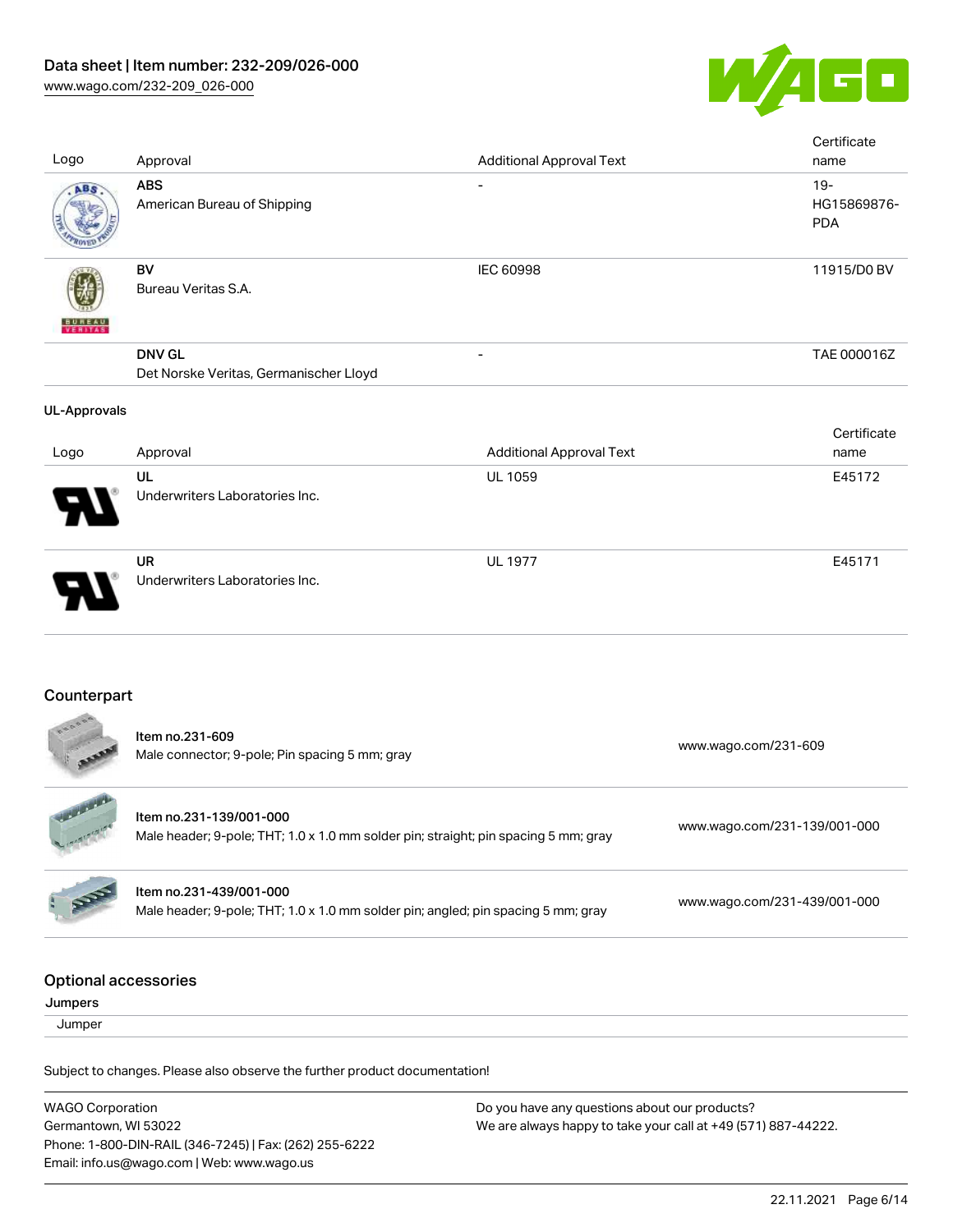[www.wago.com/232-209\\_026-000](http://www.wago.com/232-209_026-000)



|                       | Item no.: 231-905<br>Jumper; for conductor entry; 5-way; insulated; gray                                                   | www.wago.com/231-905 |
|-----------------------|----------------------------------------------------------------------------------------------------------------------------|----------------------|
|                       | Item no.: 231-903<br>Jumper; for conductor entry; 3-way; insulated; gray                                                   | www.wago.com/231-903 |
|                       | Item no.: 231-907<br>Jumper; for conductor entry; 7-way; insulated; gray                                                   | www.wago.com/231-907 |
|                       | Item no.: 231-910<br>Jumper; for conductor entry; 10-way; insulated; gray                                                  | www.wago.com/231-910 |
|                       | Item no.: 231-902<br>Jumper; for conductor entry; 2-way; insulated; gray                                                   | www.wago.com/231-902 |
| Strain relief         |                                                                                                                            |                      |
| Strain relief housing |                                                                                                                            |                      |
|                       | Item no.: 232-609<br>Strain relief housing; gray                                                                           | www.wago.com/232-609 |
| Cover                 |                                                                                                                            |                      |
| Cover                 |                                                                                                                            |                      |
|                       | Item no.: 231-668<br>Lockout caps; for covering unused clamping units; gray                                                | www.wago.com/231-668 |
| Testing accessories   |                                                                                                                            |                      |
| Testing accessories   |                                                                                                                            |                      |
|                       | Item no.: 210-136<br>Test plug; 2 mm Ø; with 500 mm cable                                                                  | www.wago.com/210-136 |
|                       | Item no.: 231-661<br>Test plugs for female connectors; for 5 mm and 5.08 mm pin spacing; 2,50 mm <sup>2</sup> ; light gray | www.wago.com/231-661 |
| Insulations stops     |                                                                                                                            |                      |
| Insulation stop       |                                                                                                                            |                      |
| EREE                  | Item no.: 231-672<br>Insulation stop; 0.75 - 1 mm <sup>2</sup> ; dark gray                                                 | www.wago.com/231-672 |
| LEER                  | Item no.: 231-670<br>Insulation stop; 0.08-0.2 mm <sup>2</sup> / 0.2 mm <sup>2</sup> "s"; white                            | www.wago.com/231-670 |
|                       | Item no.: 231-671<br>Insulation stop; 0.25 - 0.5 mm <sup>2</sup> ; light gray                                              | www.wago.com/231-671 |

WAGO Corporation Germantown, WI 53022 Phone: 1-800-DIN-RAIL (346-7245) | Fax: (262) 255-6222 Email: info.us@wago.com | Web: www.wago.us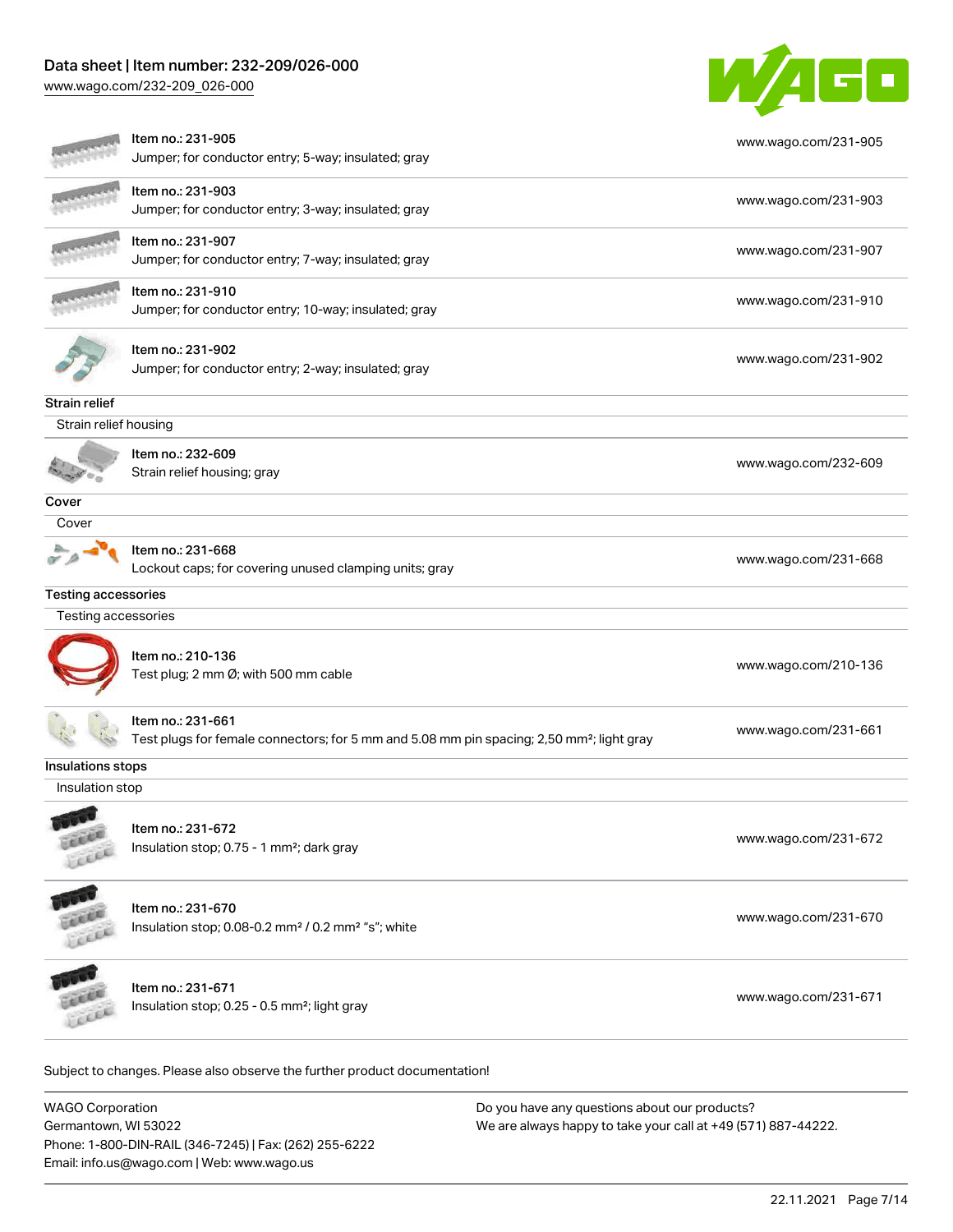[www.wago.com/232-209\\_026-000](http://www.wago.com/232-209_026-000)



#### Marking accessories

| Marking strip  |                                                                                                                                                                                                 |                                  |
|----------------|-------------------------------------------------------------------------------------------------------------------------------------------------------------------------------------------------|----------------------------------|
|                | Item no.: 210-331/500-103<br>Marking strips; as a DIN A4 sheet; MARKED; 1-12 (300x); Height of marker strip: 2.3 mm/0.091 in; Strip<br>length 182 mm; Horizontal marking; Self-adhesive; white  | www.wago.com/210-331<br>/500-103 |
|                | Item no.: 210-331/500-104<br>Marking strips; as a DIN A4 sheet; MARKED; 13-24 (300x); Height of marker strip: 2.3 mm/0.091 in; Strip<br>length 182 mm; Horizontal marking; Self-adhesive; white | www.wago.com/210-331<br>/500-104 |
|                | Item no.: 210-332/500-202<br>Marking strips; as a DIN A4 sheet; MARKED; 1-16 (160x); Height of marker strip: 3 mm; Strip length 182<br>mm; Horizontal marking; Self-adhesive; white             | www.wago.com/210-332<br>/500-202 |
|                | Item no.: 210-332/500-206<br>Marking strips; as a DIN A4 sheet; MARKED; 33-48 (160x); Height of marker strip: 3 mm; Strip length<br>182 mm; Horizontal marking; Self-adhesive; white            | www.wago.com/210-332<br>/500-206 |
|                | Item no.: 210-332/500-205<br>Marking strips; as a DIN A4 sheet; MARKED; 1-32 (80x); Height of marker strip: 3 mm; Strip length 182<br>mm; Horizontal marking; Self-adhesive; white              | www.wago.com/210-332<br>/500-205 |
|                | Item no.: 210-332/500-204<br>Marking strips; as a DIN A4 sheet; MARKED; 17-32 (160x); Height of marker strip: 3 mm; Strip length<br>182 mm; Horizontal marking; Self-adhesive; white            | www.wago.com/210-332<br>/500-204 |
| <b>Tools</b>   |                                                                                                                                                                                                 |                                  |
| Operating tool |                                                                                                                                                                                                 |                                  |
|                | Item no.: 209-130<br>Operating tool; suitable for 264, 280 and 281 Series; 1-way; of insulating material; white                                                                                 | www.wago.com/209-130             |
|                | Item no.: 231-159<br>Operating tool; natural                                                                                                                                                    | www.wago.com/231-159             |
|                | Item no.: 231-231<br>Combination operating tool; red                                                                                                                                            | www.wago.com/231-231             |
|                | Item no.: 231-131<br>Operating tool; made of insulating material; 1-way; loose; white                                                                                                           | www.wago.com/231-131             |
|                | Item no.: 231-291<br>Operating tool; made of insulating material; 1-way; loose; red                                                                                                             | www.wago.com/231-291             |
|                | Item no.: 280-432<br>Operating tool; made of insulating material; 2-way; white                                                                                                                  | www.wago.com/280-432             |
|                | Item no.: 280-434<br>Operating tool; made of insulating material; 4-way                                                                                                                         | www.wago.com/280-434             |
|                | Item no.: 280-437                                                                                                                                                                               |                                  |
|                | Subject to changes. Please also observe the further product documentation!                                                                                                                      |                                  |

WAGO Corporation Germantown, WI 53022 Phone: 1-800-DIN-RAIL (346-7245) | Fax: (262) 255-6222 Email: info.us@wago.com | Web: www.wago.us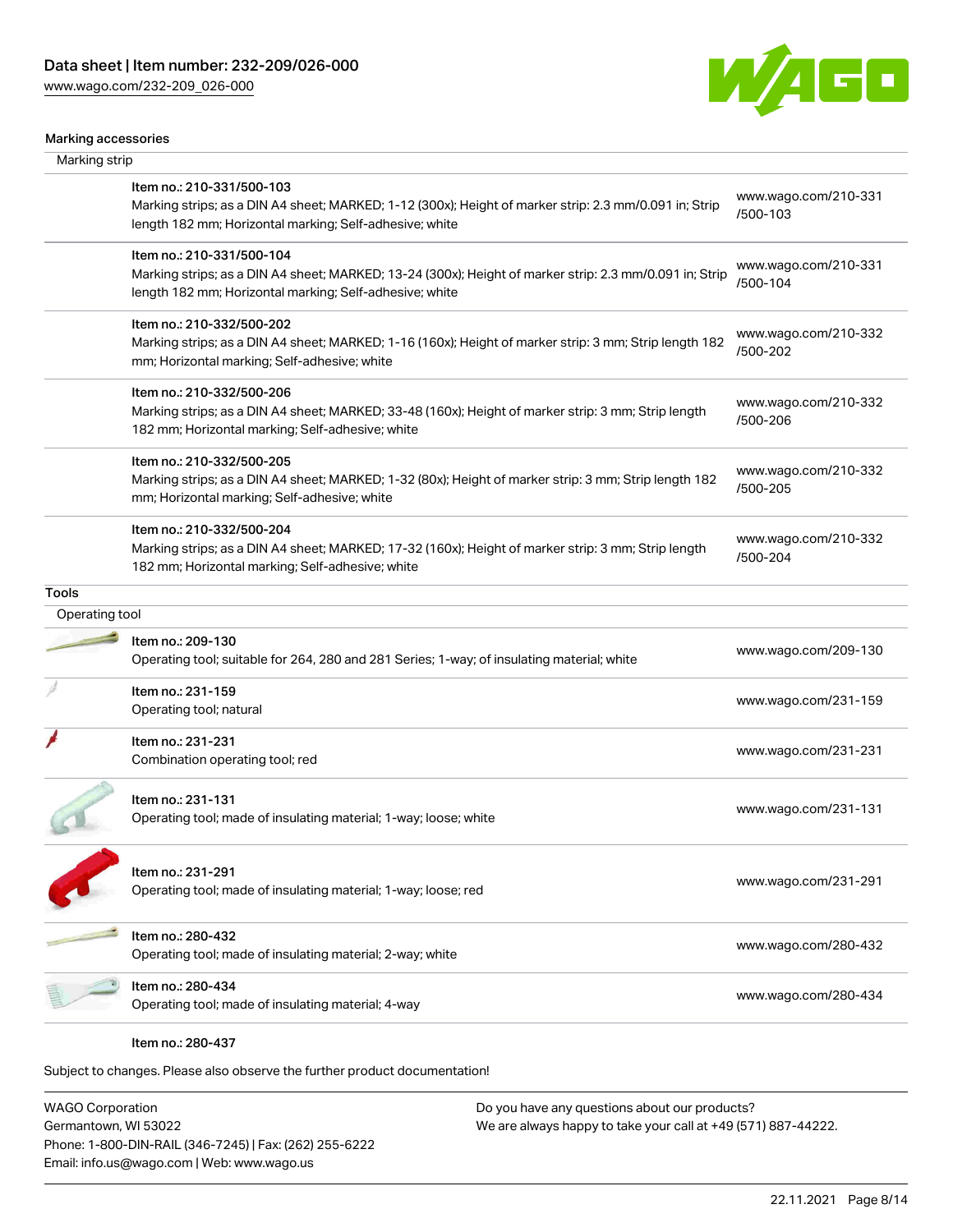[www.wago.com/232-209\\_026-000](http://www.wago.com/232-209_026-000)



|                 | Operating tool; made of insulating material; 7-way                                                                                                                                 | www.wago.com/280-437 |
|-----------------|------------------------------------------------------------------------------------------------------------------------------------------------------------------------------------|----------------------|
|                 | Item no.: 280-440<br>Operating tool; made of insulating material; 10-way                                                                                                           | www.wago.com/280-440 |
|                 | Item no.: 280-435<br>Operating tool; made of insulating material; 5-way; gray                                                                                                      | www.wago.com/280-435 |
|                 | Item no.: 280-436<br>Operating tool; made of insulating material; 6-way                                                                                                            | www.wago.com/280-436 |
|                 | Item no.: 280-438<br>Operating tool; made of insulating material; 8-way                                                                                                            | www.wago.com/280-438 |
|                 | Item no.: 280-433<br>Operating tool; made of insulating material; 3-way                                                                                                            | www.wago.com/280-433 |
| <b>Ferrules</b> |                                                                                                                                                                                    |                      |
| Ferrule         |                                                                                                                                                                                    |                      |
|                 | Item no.: 216-101<br>Ferrule; Sleeve for 0.5 mm <sup>2</sup> / AWG 22; uninsulated; electro-tin plated; silver-colored                                                             | www.wago.com/216-101 |
|                 | Item no.: 216-104<br>Ferrule; Sleeve for 1.5 mm <sup>2</sup> / AWG 16; uninsulated; electro-tin plated; silver-colored                                                             | www.wago.com/216-104 |
|                 | Item no.: 216-106<br>Ferrule; Sleeve for 2.5 mm <sup>2</sup> / AWG 14; uninsulated; electro-tin plated; silver-colored                                                             | www.wago.com/216-106 |
|                 | Item no.: 216-102<br>Ferrule; Sleeve for 0.75 mm <sup>2</sup> / AWG 20; uninsulated; electro-tin plated; silver-colored                                                            | www.wago.com/216-102 |
|                 | Item no.: 216-103<br>Ferrule; Sleeve for 1 mm <sup>2</sup> / AWG 18; uninsulated; electro-tin plated                                                                               | www.wago.com/216-103 |
|                 | Item no.: 216-123<br>Ferrule; Sleeve for 1 mm <sup>2</sup> / AWG 18; uninsulated; electro-tin plated; silver-colored                                                               | www.wago.com/216-123 |
|                 | Item no.: 216-122<br>Ferrule; Sleeve for 0.75 mm <sup>2</sup> / AWG 20; uninsulated; electro-tin plated; silver-colored                                                            | www.wago.com/216-122 |
|                 | Item no.: 216-124<br>Ferrule; Sleeve for 1.5 mm <sup>2</sup> / AWG 16; uninsulated; electro-tin plated                                                                             | www.wago.com/216-124 |
|                 | Item no.: 216-142<br>Ferrule; Sleeve for 0.75 mm <sup>2</sup> / 18 AWG; uninsulated; electro-tin plated; electrolytic copper; gastight<br>crimped; acc. to DIN 46228, Part 1/08.92 | www.wago.com/216-142 |
|                 | Item no.: 216-132<br>Ferrule; Sleeve for 0.34 mm <sup>2</sup> / AWG 24; uninsulated; electro-tin plated                                                                            | www.wago.com/216-132 |
|                 | Item no.: 216-121<br>Ferrule; Sleeve for 0.5 mm <sup>2</sup> / AWG 22; uninsulated; electro-tin plated; silver-colored                                                             | www.wago.com/216-121 |

WAGO Corporation Germantown, WI 53022 Phone: 1-800-DIN-RAIL (346-7245) | Fax: (262) 255-6222 Email: info.us@wago.com | Web: www.wago.us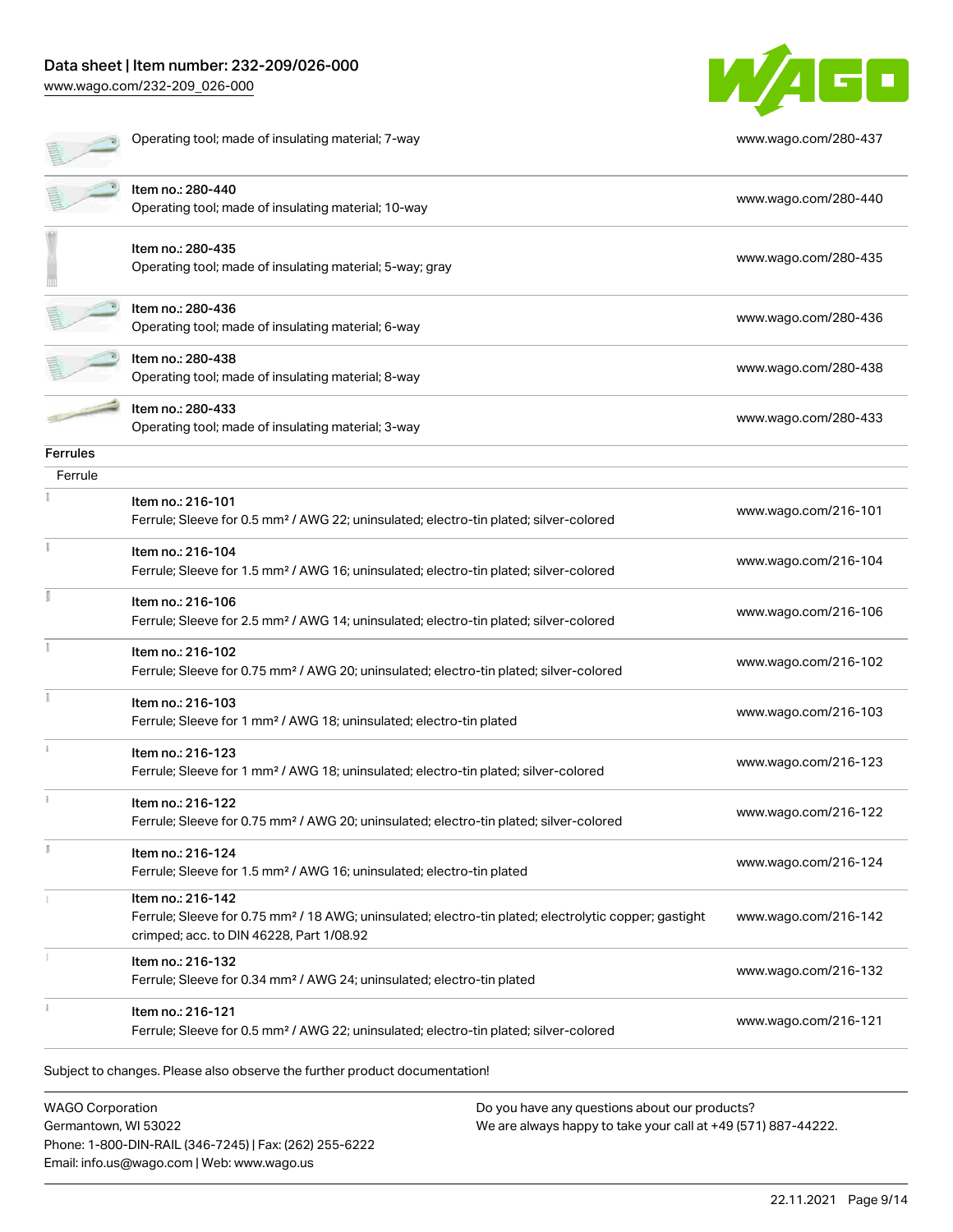[www.wago.com/232-209\\_026-000](http://www.wago.com/232-209_026-000)



| Item no.: 216-131<br>Ferrule; Sleeve for 0.25 mm <sup>2</sup> / AWG 24; uninsulated; electro-tin plated; silver-colored<br>Item no.: 216-141<br>Ferrule; Sleeve for 0.5 mm <sup>2</sup> / 20 AWG; uninsulated; electro-tin plated; electrolytic copper; gastight<br>crimped; acc. to DIN 46228, Part 1/08.92<br>Item no.: 216-152<br>Ferrule; Sleeve for 0.34 mm <sup>2</sup> / AWG 24; uninsulated; electro-tin plated<br>Item no.: 216-203<br>Ferrule; Sleeve for 1 mm <sup>2</sup> / AWG 18; insulated; electro-tin plated; red<br>Item no.: 216-202<br>Ferrule; Sleeve for 0.75 mm <sup>2</sup> / 18 AWG; insulated; electro-tin plated; gray<br>Item no.: 216-151<br>Ferrule; Sleeve for 0.25 mm <sup>2</sup> / AWG 24; uninsulated; electro-tin plated<br>Item no.: 216-204 | www.wago.com/216-131<br>www.wago.com/216-141<br>www.wago.com/216-152<br>www.wago.com/216-203<br>www.wago.com/216-202<br>www.wago.com/216-151 |
|-----------------------------------------------------------------------------------------------------------------------------------------------------------------------------------------------------------------------------------------------------------------------------------------------------------------------------------------------------------------------------------------------------------------------------------------------------------------------------------------------------------------------------------------------------------------------------------------------------------------------------------------------------------------------------------------------------------------------------------------------------------------------------------|----------------------------------------------------------------------------------------------------------------------------------------------|
|                                                                                                                                                                                                                                                                                                                                                                                                                                                                                                                                                                                                                                                                                                                                                                                   |                                                                                                                                              |
|                                                                                                                                                                                                                                                                                                                                                                                                                                                                                                                                                                                                                                                                                                                                                                                   |                                                                                                                                              |
|                                                                                                                                                                                                                                                                                                                                                                                                                                                                                                                                                                                                                                                                                                                                                                                   |                                                                                                                                              |
|                                                                                                                                                                                                                                                                                                                                                                                                                                                                                                                                                                                                                                                                                                                                                                                   |                                                                                                                                              |
|                                                                                                                                                                                                                                                                                                                                                                                                                                                                                                                                                                                                                                                                                                                                                                                   |                                                                                                                                              |
|                                                                                                                                                                                                                                                                                                                                                                                                                                                                                                                                                                                                                                                                                                                                                                                   |                                                                                                                                              |
| Ferrule; Sleeve for 1.5 mm <sup>2</sup> / AWG 16; insulated; electro-tin plated; black                                                                                                                                                                                                                                                                                                                                                                                                                                                                                                                                                                                                                                                                                            | www.wago.com/216-204                                                                                                                         |
| Item no.: 216-144<br>Ferrule; Sleeve for 1.5 mm <sup>2</sup> / AWG 16; uninsulated; electro-tin plated; electrolytic copper; gastight<br>crimped; acc. to DIN 46228, Part 1/08.92; silver-colored                                                                                                                                                                                                                                                                                                                                                                                                                                                                                                                                                                                 | www.wago.com/216-144                                                                                                                         |
| Item no.: 216-201<br>Ferrule; Sleeve for 0.5 mm <sup>2</sup> / 20 AWG; insulated; electro-tin plated; white                                                                                                                                                                                                                                                                                                                                                                                                                                                                                                                                                                                                                                                                       | www.wago.com/216-201                                                                                                                         |
| Item no.: 216-223<br>Ferrule; Sleeve for 1 mm <sup>2</sup> / AWG 18; insulated; electro-tin plated; red                                                                                                                                                                                                                                                                                                                                                                                                                                                                                                                                                                                                                                                                           | www.wago.com/216-223                                                                                                                         |
| Item no.: 216-241<br>Ferrule; Sleeve for 0.5 mm <sup>2</sup> / 20 AWG; insulated; electro-tin plated; electrolytic copper; gastight<br>crimped; acc. to DIN 46228, Part 4/09.90; white                                                                                                                                                                                                                                                                                                                                                                                                                                                                                                                                                                                            | www.wago.com/216-241                                                                                                                         |
| Item no.: 216-242<br>Ferrule; Sleeve for 0.75 mm <sup>2</sup> / 18 AWG; insulated; electro-tin plated; electrolytic copper; gastight<br>crimped; acc. to DIN 46228, Part 4/09.90; gray                                                                                                                                                                                                                                                                                                                                                                                                                                                                                                                                                                                            | www.wago.com/216-242                                                                                                                         |
| Item no.: 216-222<br>Ferrule; Sleeve for 0.75 mm <sup>2</sup> / 18 AWG; insulated; electro-tin plated; gray                                                                                                                                                                                                                                                                                                                                                                                                                                                                                                                                                                                                                                                                       | www.wago.com/216-222                                                                                                                         |
| Item no.: 216-221<br>Ferrule; Sleeve for 0.5 mm <sup>2</sup> / 20 AWG; insulated; electro-tin plated; white                                                                                                                                                                                                                                                                                                                                                                                                                                                                                                                                                                                                                                                                       | www.wago.com/216-221                                                                                                                         |
| Item no.: 216-224<br>Ferrule; Sleeve for 1.5 mm <sup>2</sup> / AWG 16; insulated; electro-tin plated; black                                                                                                                                                                                                                                                                                                                                                                                                                                                                                                                                                                                                                                                                       | www.wago.com/216-224                                                                                                                         |
| Item no.: 216-243<br>Ferrule; Sleeve for 1 mm <sup>2</sup> / AWG 18; insulated; electro-tin plated; electrolytic copper; gastight crimped; www.wago.com/216-243<br>acc. to DIN 46228, Part 4/09.90; red                                                                                                                                                                                                                                                                                                                                                                                                                                                                                                                                                                           |                                                                                                                                              |
|                                                                                                                                                                                                                                                                                                                                                                                                                                                                                                                                                                                                                                                                                                                                                                                   | Item no.: 216-244                                                                                                                            |

WAGO Corporation Germantown, WI 53022 Phone: 1-800-DIN-RAIL (346-7245) | Fax: (262) 255-6222 Email: info.us@wago.com | Web: www.wago.us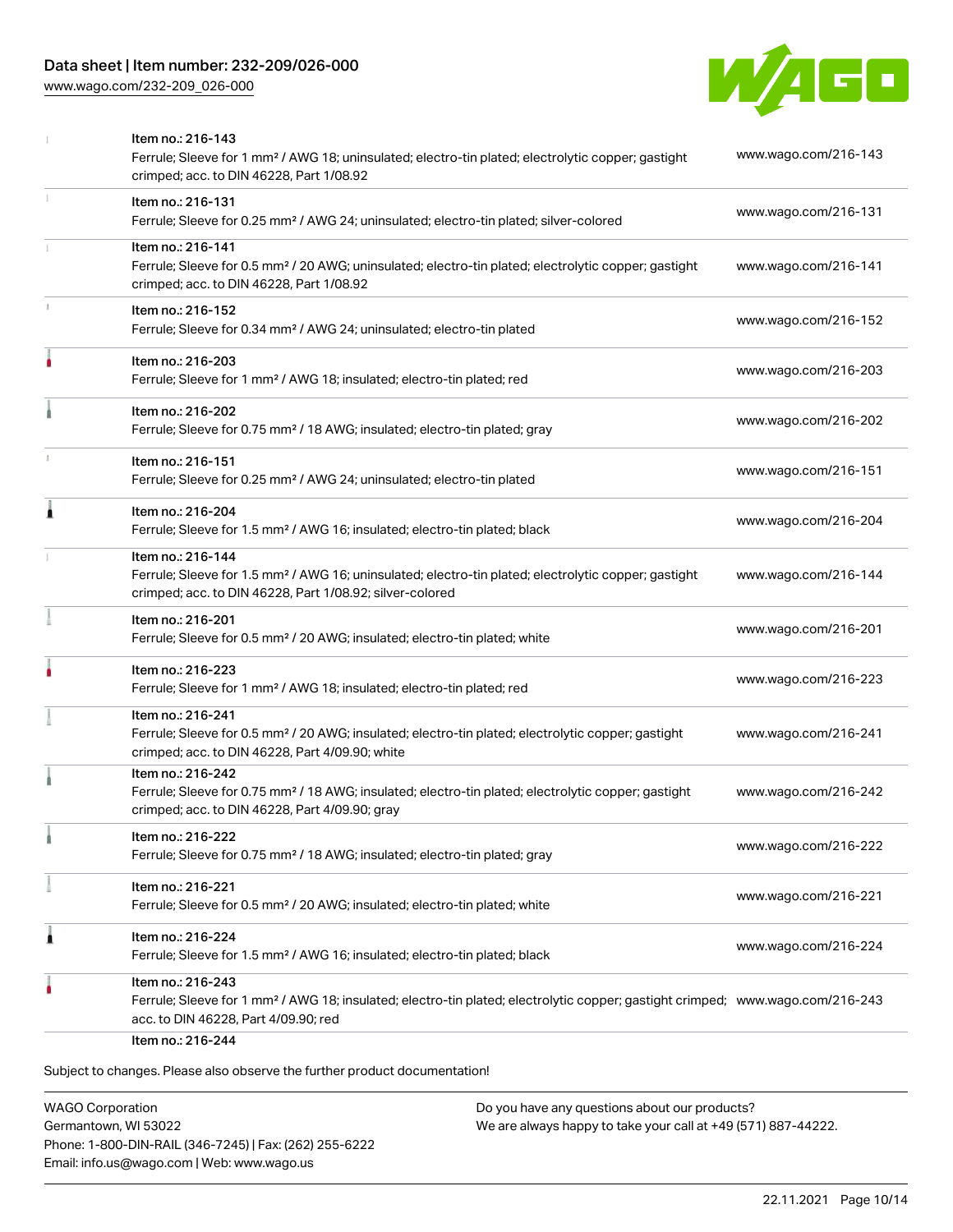[www.wago.com/232-209\\_026-000](http://www.wago.com/232-209_026-000)



| Ferrule; Sleeve for 1.5 mm <sup>2</sup> / AWG 16; insulated; electro-tin plated; electrolytic copper; gastight<br>crimped; acc. to DIN 46228, Part 4/09.90; black                                       | www.wago.com/216-244 |
|---------------------------------------------------------------------------------------------------------------------------------------------------------------------------------------------------------|----------------------|
| Item no.: 216-263<br>Ferrule; Sleeve for 1 mm <sup>2</sup> / AWG 18; insulated; electro-tin plated; electrolytic copper; gastight crimped; www.wago.com/216-263<br>acc. to DIN 46228, Part 4/09.90; red |                      |
| Item no.: 216-264<br>Ferrule; Sleeve for 1.5 mm <sup>2</sup> / AWG 16; insulated; electro-tin plated; electrolytic copper; gastight<br>crimped; acc. to DIN 46228, Part 4/09.90; black                  | www.wago.com/216-264 |
| Item no.: 216-284<br>Ferrule; Sleeve for 1.5 mm <sup>2</sup> / AWG 16; insulated; electro-tin plated; electrolytic copper; gastight<br>crimped; acc. to DIN 46228, Part 4/09.90; black                  | www.wago.com/216-284 |
| Item no.: 216-262<br>Ferrule; Sleeve for 0.75 mm <sup>2</sup> / 18 AWG; insulated; electro-tin plated; electrolytic copper; gastight<br>crimped; acc. to DIN 46228, Part 4/09.90; gray                  | www.wago.com/216-262 |
| Item no.: 216-301<br>Ferrule; Sleeve for 0.25 mm <sup>2</sup> / AWG 24; insulated; electro-tin plated; yellow                                                                                           | www.wago.com/216-301 |
| Item no.: 216-321<br>Ferrule; Sleeve for 0.25 mm <sup>2</sup> / AWG 24; insulated; electro-tin plated; yellow                                                                                           | www.wago.com/216-321 |
| Item no.: 216-322<br>Ferrule; Sleeve for 0.34 mm <sup>2</sup> / 22 AWG; insulated; electro-tin plated; green                                                                                            | www.wago.com/216-322 |
| Item no.: 216-302<br>Ferrule; Sleeve for 0.34 mm <sup>2</sup> / 22 AWG; insulated; electro-tin plated; light turquoise                                                                                  | www.wago.com/216-302 |

#### Downloads

Documentation

| <b>Additional Information</b> |            |        |          |
|-------------------------------|------------|--------|----------|
| Technical explanations        | 2019 Apr 3 | pdf    | Download |
|                               |            | 2.0 MB |          |

#### CAD files

#### CAE data

| EPLAN Data Portal 232-209/026-000 | URL | Download |
|-----------------------------------|-----|----------|
| ZUKEN Portal 232-209/026-000      | URL | Download |
| EPLAN Data Portal 232-209/026-000 | URL | Download |

#### CAD data

| 2D/3D Models 232-209/026-000 | URL | ∴'∩wnl∩a… |
|------------------------------|-----|-----------|
|                              |     |           |

Subject to changes. Please also observe the further product documentation!

WAGO Corporation Germantown, WI 53022 Phone: 1-800-DIN-RAIL (346-7245) | Fax: (262) 255-6222 Email: info.us@wago.com | Web: www.wago.us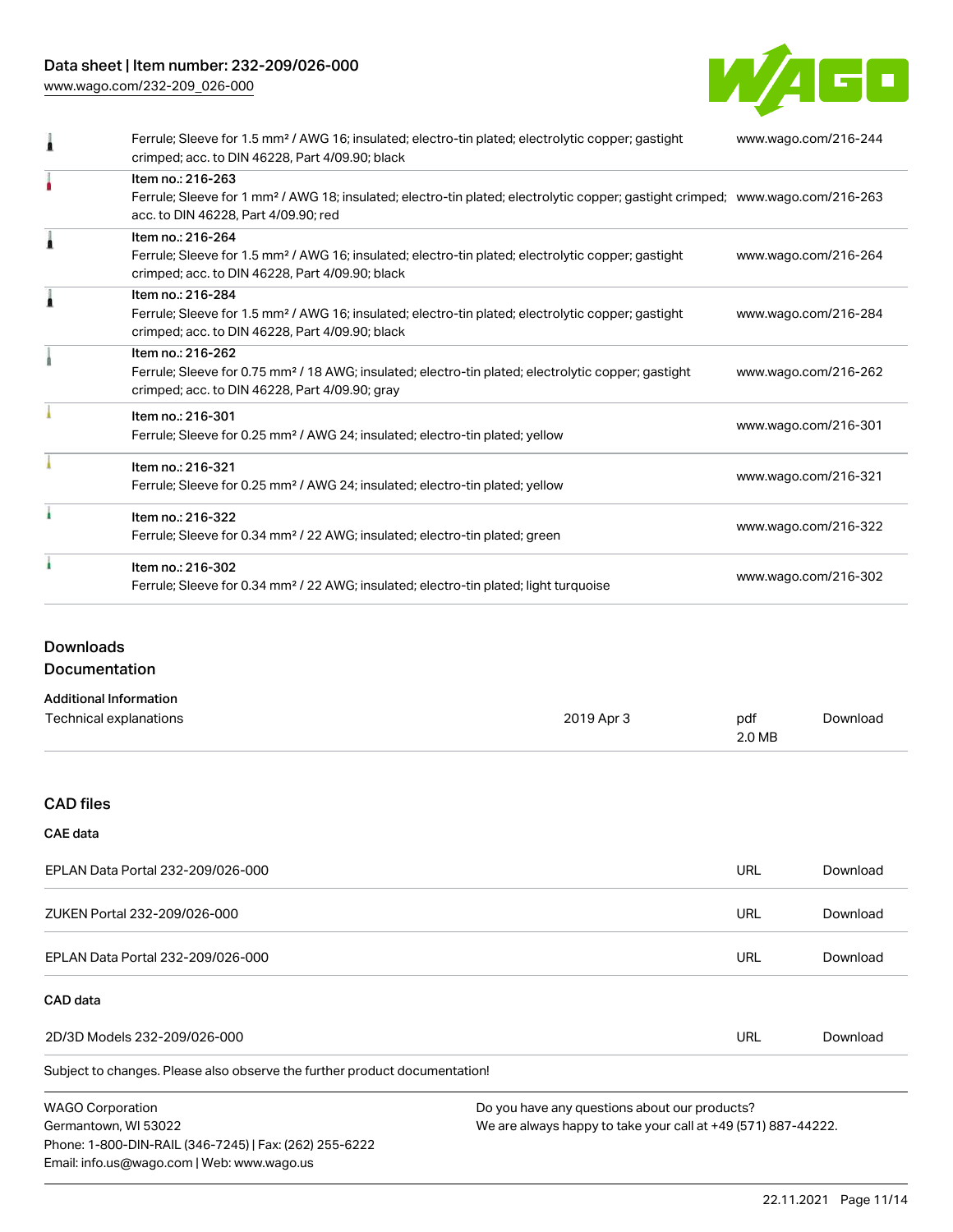

#### Environmental Product Compliance

Compliance Search

Environmental Product Compliance 232-209/026-000 1-conductor female connector, angled; CAGE CLAMP®; 2.5 mm²; Pin spacing 5 mm; 9 pole; 2,50 mm²; gray

URL [Download](https://www.wago.com/global/d/ComplianceLinkMediaContainer_232-209_026-000)

#### Installation Notes



Inserting a conductor via 3.5 mm screwdriver – CAGE CLAMP® actuation parallel to conductor entry.



Inserting a conductor via 3.5 mm screwdriver – CAGE CLAMP® actuation perpendicular to conductor entry.



Inserting a conductor into CAGE CLAMP® unit via operating lever (231-291).



Inserting a conductor via operating tool.

Subject to changes. Please also observe the further product documentation!

WAGO Corporation Germantown, WI 53022 Phone: 1-800-DIN-RAIL (346-7245) | Fax: (262) 255-6222 Email: info.us@wago.com | Web: www.wago.us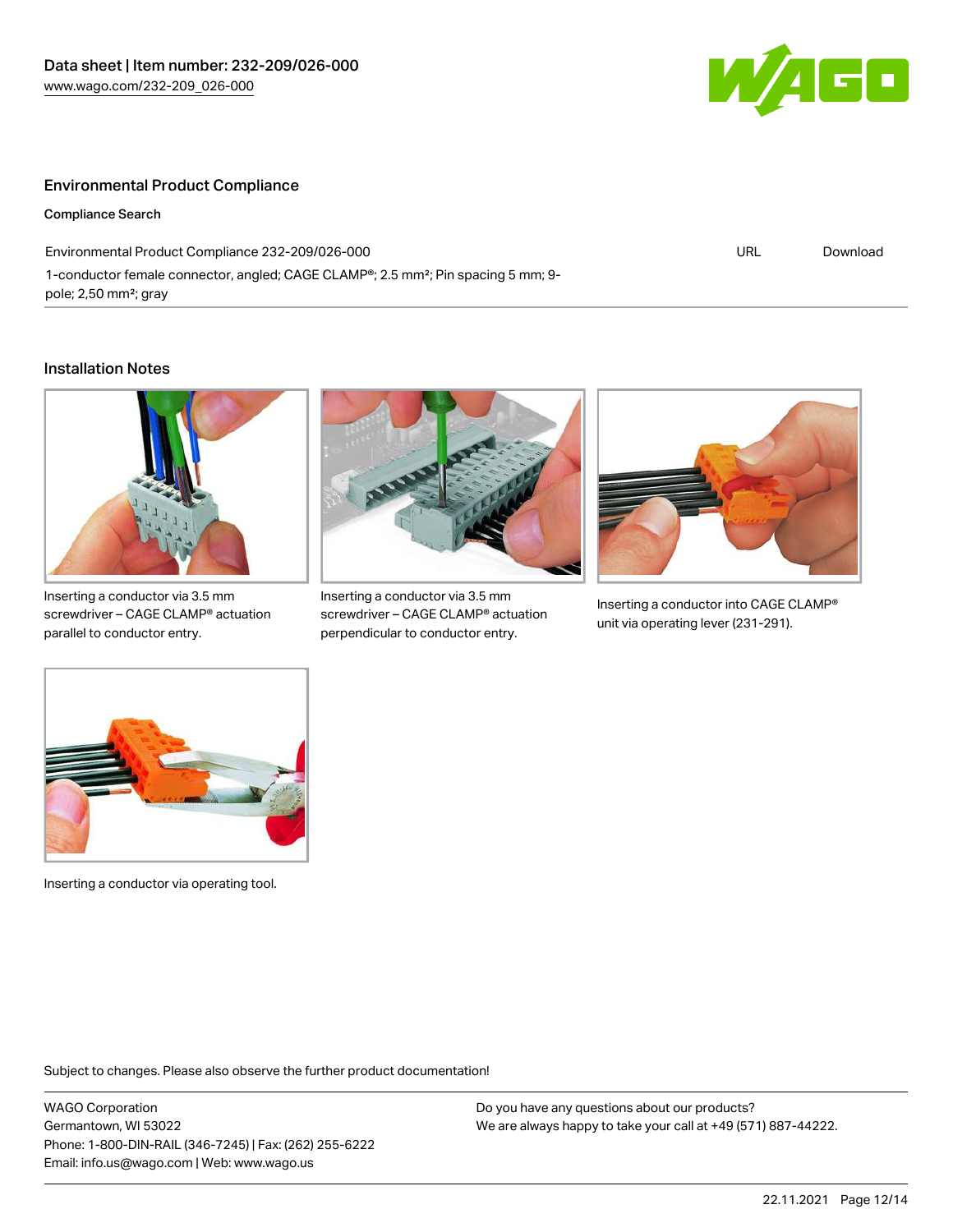



Coding a female connector by removing coding finger(s).



Testing – female connector with CAGE CLAMP®

Integrated test ports for testing perpendicular to conductor entry via 2 or 2.3 mm Ø test plug

#### Installation



Male connector with strain relief plate



Strain relief housing shown with a male connector equipped with CAGE CLAMP®

Subject to changes. Please also observe the further product documentation!

WAGO Corporation Germantown, WI 53022 Phone: 1-800-DIN-RAIL (346-7245) | Fax: (262) 255-6222 Email: info.us@wago.com | Web: www.wago.us